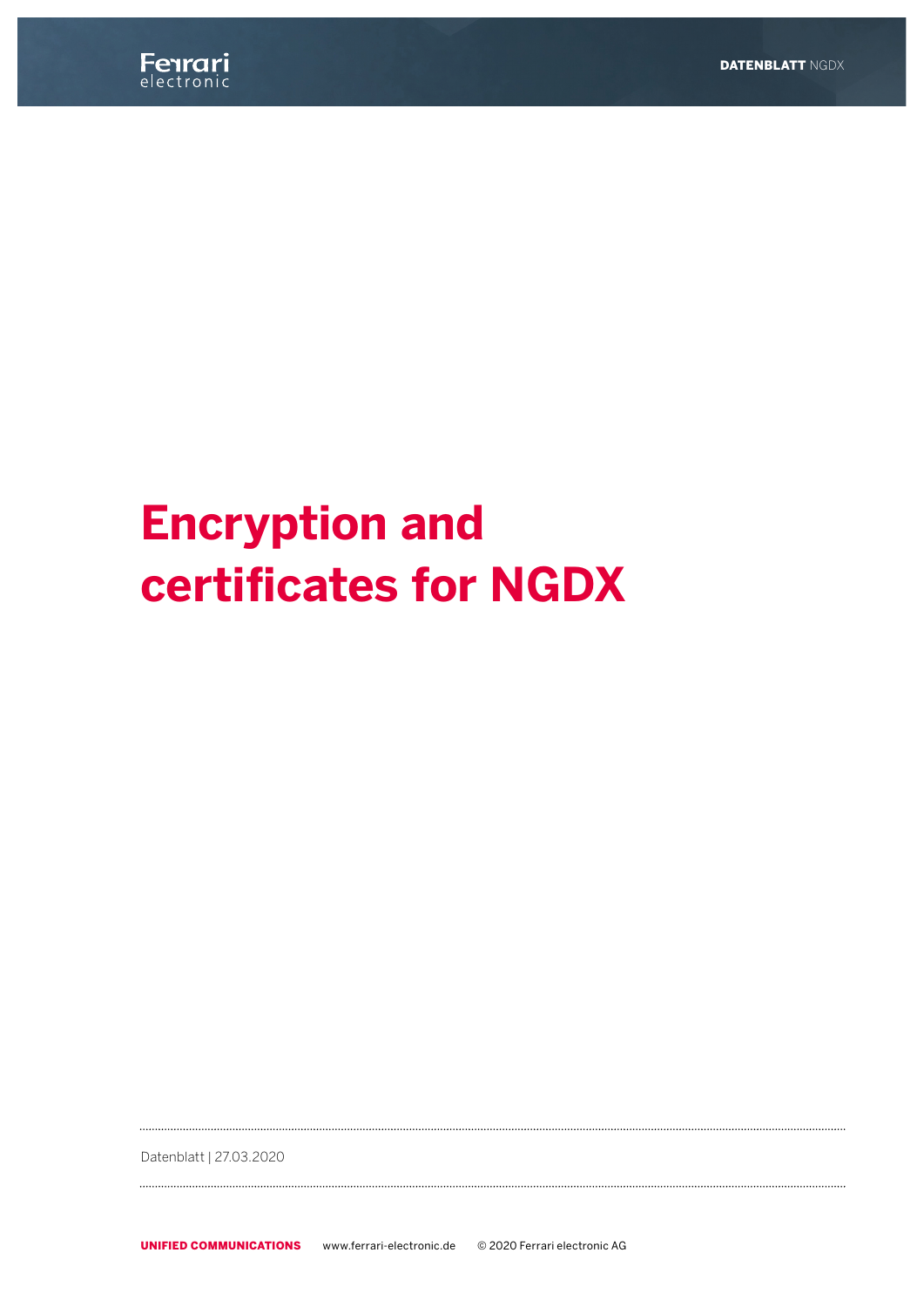# **Encryption and certificates for NGDX**

## **Motivation**

Wherever business critical or sensitive data is exchanged digitally, security concerns are high and legal requirements are strict. Modern document exchange should therefore be encrypted and authenticated. In this way, sender and recipient are clearly verified and the documents cannot be tapped or changed during transmission.

### Certificate handling often cumbersome

A glance at the key management for encrypted and authenticated e-mails reveals that this requires a high degree of knowledge on the part of the users in addition to the high effort involved in setting it up. The barriers to entry are therefore very high and the acceptance dwindles right at the beginning.

## Encrypt the transport route, but how far does it go?

For a secure transmission of information it is often sufficient to encrypt the transport route. In telephony, however, the encryption is broken at each session border controller of the telephony provider and it is not clear whether it continues encrypted or unencrypted afterwards.

## Authenticity of documents

During the transmission of information and documents, it is often not apparent whether the transmitted data has been manipulated, regardless of the encryption. Normally there is no complete check at the end of the transmission.

### Document character and legal certainty

If a document is to be transmitted as such and not unformatted text and the sender has a clear proof of sending, the number of possible transmission variants is very small.

#### **How is encryption done on NGDX?**

NGDX uses both transport encryption (SRTP) and end-toend content encryption (AES encryption of T.434 content).

The key exchange for transport encryption is done via TLS secured SIP messages. The key exchange for content encryption is based on asymmetric encryption and X.509 certificates.

An X.509 certificate with Tel URIs in a SAN extension (Subject Alternative Name) is used to authenticate the fax counterpart. This certificate can be signed by a certification authority.

If the software on the sending side detects Binary File Transfer (BFT), Error Correction Mode (ECM), polling and encryption by means of the receiving station's capabilities offered in the T.30-DIS message, an NGDX-capable receiving device is required and a document is first retrieved in the same telephone connection (fax polling). This document is a T.434 stream containing the X.509 certificate of the receiver's public key.

The certificate is checked according to adjustable rules (if the certification authority is trusted, the caller's telephone number matches). If the public key of the X.509 certificate is trusted, the generated session key is encrypted asymmetrically (RSA) for symmetric encryption with the public key.

Each document sent is cryptographically signed with the own private key. The documents are encrypted symmetrically (AES) with the session key. The cipher (ciphertext) of the documents and a JSON file with the cipher of the symmetric key, the signatures of the documents and the X.509 certificate of the own public key is sent in the T.434 transmission stream.

The receiving device can then check the certificate of the sending device. If it trusts the certificate, it can use its own private key to recover the AES session key and decrypt the documents. And it can verify the signature of the documents.

The certificate authority that signs NGDX X.509 certificates must verify that the organization requesting the certificate really has the phone numbers listed in the certificate. This is done, for example, by requesting a secret sent by fax to this number.

The procedure is secure as long as RSA and AES are secure, the certification authority is secure and verification calls from the certification authority to the applicant for the certificate cannot be diverted in the telephone network.